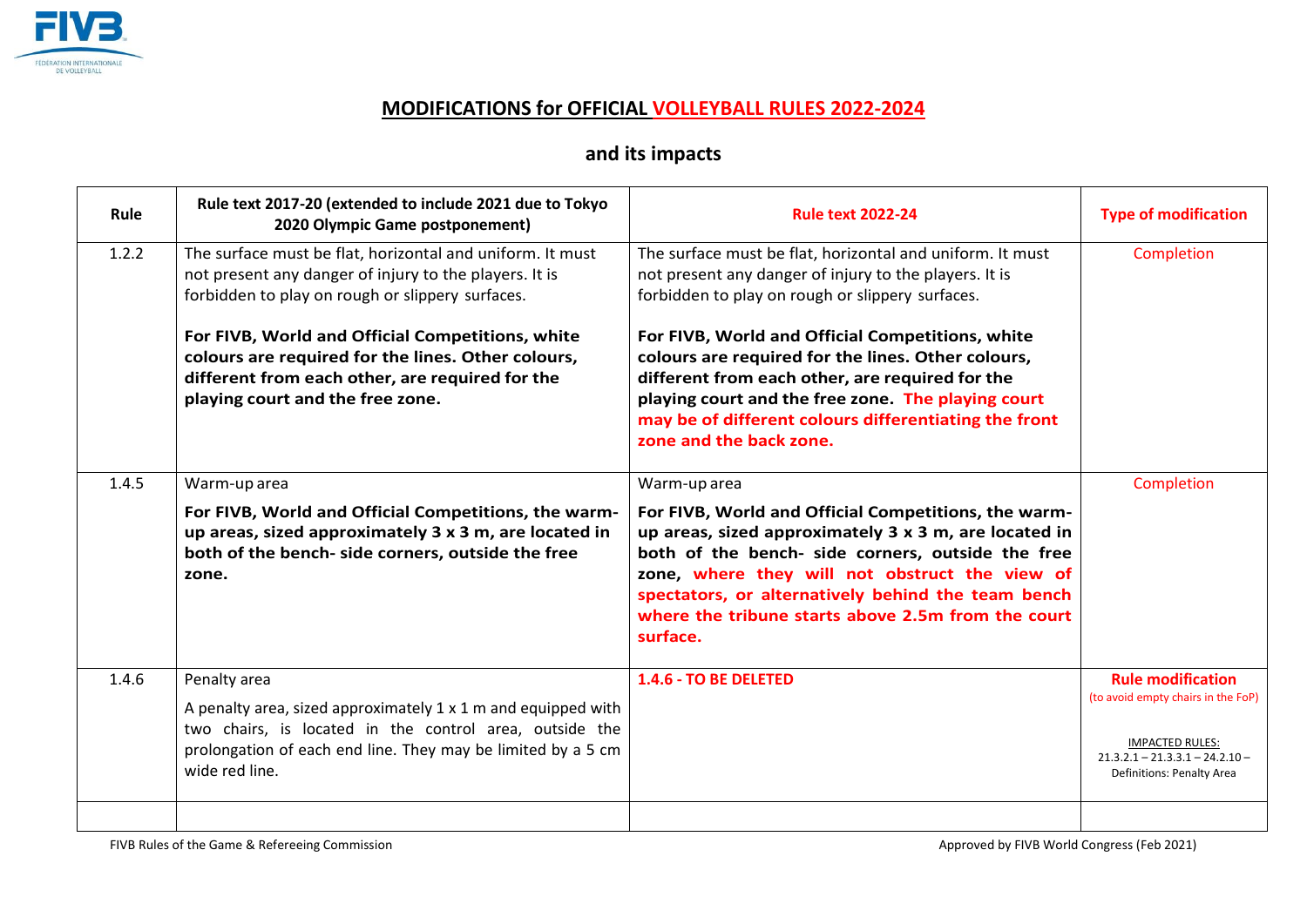

| 1.6   | (no rule text in 2017-2020 Edition)<br>For FIVB Wordl and Official Competitions, the lighting on the<br>playing area should be 1000 to 1500 lux measured at 1m<br>above the surpace of the playing area.                                                                                                                                                   | Should be no less than 300 lux.<br>For FIVB Wordl and Official Competitions, the lighting on the<br>playing area should be not less than 2000 lux measured at<br>1m above the surpace of the playing area.                                                                                                                                                 | <b>Rule modification</b><br>(to provide a guide for local level<br>competitions and increase<br>lighting for FIVB competitions<br>according to Television<br>necessities) |
|-------|------------------------------------------------------------------------------------------------------------------------------------------------------------------------------------------------------------------------------------------------------------------------------------------------------------------------------------------------------------|------------------------------------------------------------------------------------------------------------------------------------------------------------------------------------------------------------------------------------------------------------------------------------------------------------------------------------------------------------|---------------------------------------------------------------------------------------------------------------------------------------------------------------------------|
| 2.2   | <b>STRUCTURE</b><br>The net is 1 m wide and 9.50 to 10 m long (with 25 to 50 cm<br>on each side of the side bands), made of 10 cm square<br>black mesh.                                                                                                                                                                                                    | <b>STRUCTURE</b><br>The net is 1 m wide $(+/- 3$ cm) and 9.50 to 10 m long (with<br>25 to 50 cm on each side of the side bands), made of 10 cm<br>square black mesh.                                                                                                                                                                                       | Completion                                                                                                                                                                |
|       | For FIVB, World and Official Competitions, in<br>conjunction with specific competition regulations,<br>the mesh may be modified to facilitate advertising<br>according to marketing agreements.                                                                                                                                                            | For FIVB, World and Official Competitions, in<br>conjunction with specific competition regulations,<br>the mesh may be modified to facilitate advertising<br>according to marketing agreements.                                                                                                                                                            |                                                                                                                                                                           |
|       | At its top a horizontal band, 7 cm wide, made of two-fold<br>white canvas, is sewn along its full length. Each extreme<br>end of the band has a hole, through which passes a cord,<br>fastening the band to the posts for keeping its top taut.                                                                                                            | At its top a horizontal band, 7 cm wide, made of two-fold<br>white canvas, is sewn along its full length. Each extreme<br>end of the band has a hole, through which passes a cord,<br>fastening the band to the posts for keeping its top taut.                                                                                                            |                                                                                                                                                                           |
|       | Within the band, a flexible cable fastens the net to the<br>posts and keeps its top taut.                                                                                                                                                                                                                                                                  | Within the band, a flexible cable fastens the net to the<br>posts and keeps its top taut.                                                                                                                                                                                                                                                                  |                                                                                                                                                                           |
|       | At the bottom of the net there is another horizontal band,<br>5cm wide, similar to the top band, through which is<br>threaded a rope. This rope fastens the net to the posts and<br>keeps its lower part taut.                                                                                                                                             | At the bottom of the net there is another horizontal band,<br>5cm wide, similar to the top band, through which is<br>threaded a rope. This rope fastens the net to the posts and<br>keeps its lower part taut.                                                                                                                                             |                                                                                                                                                                           |
| 4.1.1 | For the match, a team may consist of up to 12 players, plus<br>- Coaching Staff: one coach, a maximum of two<br>assistant coaches,<br>- Medical Staff: one team therapist and one medical<br>doctor.<br>Only those listed on the score sheet may normally enter the<br>Competition/ Control Area and take part in the official<br>warm up and in the match | For the match, a team may consist of up to 12 players, plus<br>- Coaching Staff: one coach, a maximum of two<br>assistant coaches,<br>- Medical Staff: one team therapist and one medical<br>doctor.<br>Only those listed on the score sheet may normally enter the<br>Competition/ Control Area and take part in the official<br>warm up and in the match | Completion/<br>Clarification                                                                                                                                              |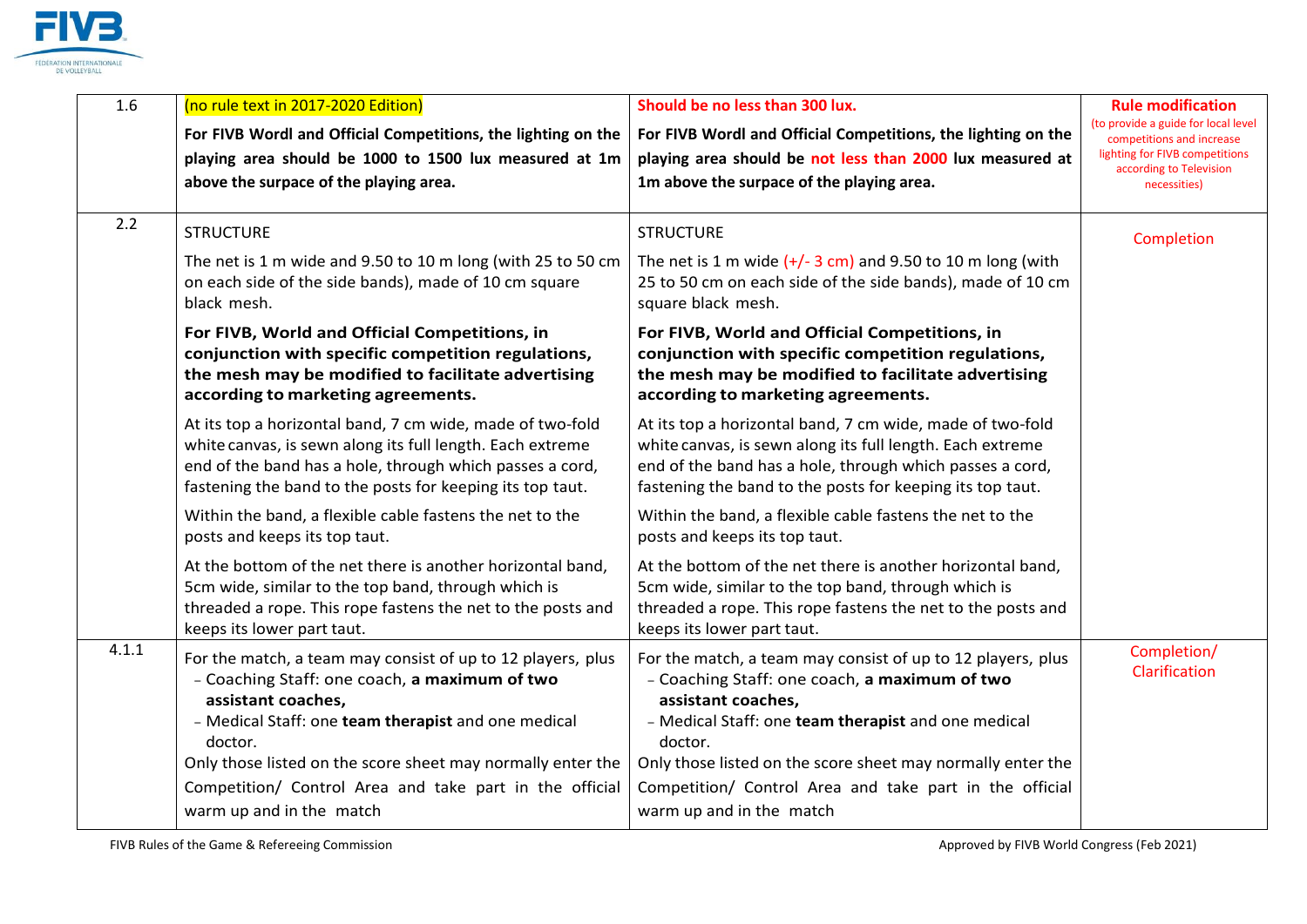

|       | For FIVB, World and Official competitions for Seniors:                                                                                                                                                                                                                                                                                                                                                                                                                                                                                                                                                                                                                                                                                   | For FIVB, World and Official competitions for Seniors:                                                                                                                                                                                                                                                                                                                                                                                                                                                                                                                                                                                                                                                                                                                                                                |                                       |
|-------|------------------------------------------------------------------------------------------------------------------------------------------------------------------------------------------------------------------------------------------------------------------------------------------------------------------------------------------------------------------------------------------------------------------------------------------------------------------------------------------------------------------------------------------------------------------------------------------------------------------------------------------------------------------------------------------------------------------------------------------|-----------------------------------------------------------------------------------------------------------------------------------------------------------------------------------------------------------------------------------------------------------------------------------------------------------------------------------------------------------------------------------------------------------------------------------------------------------------------------------------------------------------------------------------------------------------------------------------------------------------------------------------------------------------------------------------------------------------------------------------------------------------------------------------------------------------------|---------------------------------------|
|       | Up to 14 players may be recorded on the score sheet<br>and play in a match.                                                                                                                                                                                                                                                                                                                                                                                                                                                                                                                                                                                                                                                              | Up to 14 players may be recorded on the score sheet<br>and play in a match.                                                                                                                                                                                                                                                                                                                                                                                                                                                                                                                                                                                                                                                                                                                                           |                                       |
|       | The maximum five staff members on the bench<br>(including the coach) are chosen by the coach<br>him/herself but must be listed on the score sheet, and<br>be registered on the O-2(bis).<br>The team Manager may not sit on or behind the bench<br>in the Control Area                                                                                                                                                                                                                                                                                                                                                                                                                                                                   | The maximum five staff members on the bench<br>(including the coach) are chosen by the coach<br>him/herself but must be listed on the score sheet, and<br>be registered on the O-2(bis).<br>The team Manager and/or team journalist may not sit<br>on or behind the bench in the Control Area                                                                                                                                                                                                                                                                                                                                                                                                                                                                                                                         |                                       |
|       | Any Medical doctor or team therapist used in FIVB,<br>World and Official Competitions must be part of the<br>official Delegation and accredited beforehand by the<br>FIVB. However, for FIVB, World and Official<br>Competitions for Seniors, if they are not included as<br>members on the team bench, they must sit against<br>the delimitation fence, inside the Competition-<br>Control Area and may only intervene if invited by the<br>referees to deal with an emergency to the players.<br>The team therapist (even if not on the bench) may<br>assist with the warm up until the start of the official<br>net warm up session<br>The Official Regulations for each event will be found<br>in the Specific Competition Handbook. | Any Medical doctor or team therapist used in FIVB,<br>World and Official Competitions must be part of the<br>official Delegation and accredited beforehand by the<br>FIVB. However, for FIVB, World and Official<br>Competitions for Seniors, if they are not included as<br>members on the team bench, they must sit against<br>the delimitation fence, inside the Competition-<br>Control Area or sit in a special place indicated in the<br>Specific Competition Handbook, and may only<br>intervene if invited by the referees to deal with an<br>emergency to the players. The team therapist (even<br>if not on the bench) may assist with the warm up<br>until the start of the official net warm up session<br>The Official Regulations for each event will be found<br>in the Specific Competition Handbook. |                                       |
|       |                                                                                                                                                                                                                                                                                                                                                                                                                                                                                                                                                                                                                                                                                                                                          |                                                                                                                                                                                                                                                                                                                                                                                                                                                                                                                                                                                                                                                                                                                                                                                                                       |                                       |
| 4.1.2 | One of the players, other than the Libero, is the team                                                                                                                                                                                                                                                                                                                                                                                                                                                                                                                                                                                                                                                                                   | One of the players, other than the Libero, is the team                                                                                                                                                                                                                                                                                                                                                                                                                                                                                                                                                                                                                                                                                                                                                                | Impacted by<br>modification of Rule 5 |
|       | captain, who shall be indicated on the scoresheet                                                                                                                                                                                                                                                                                                                                                                                                                                                                                                                                                                                                                                                                                        | captain, who shall be indicated on the scoresheet                                                                                                                                                                                                                                                                                                                                                                                                                                                                                                                                                                                                                                                                                                                                                                     |                                       |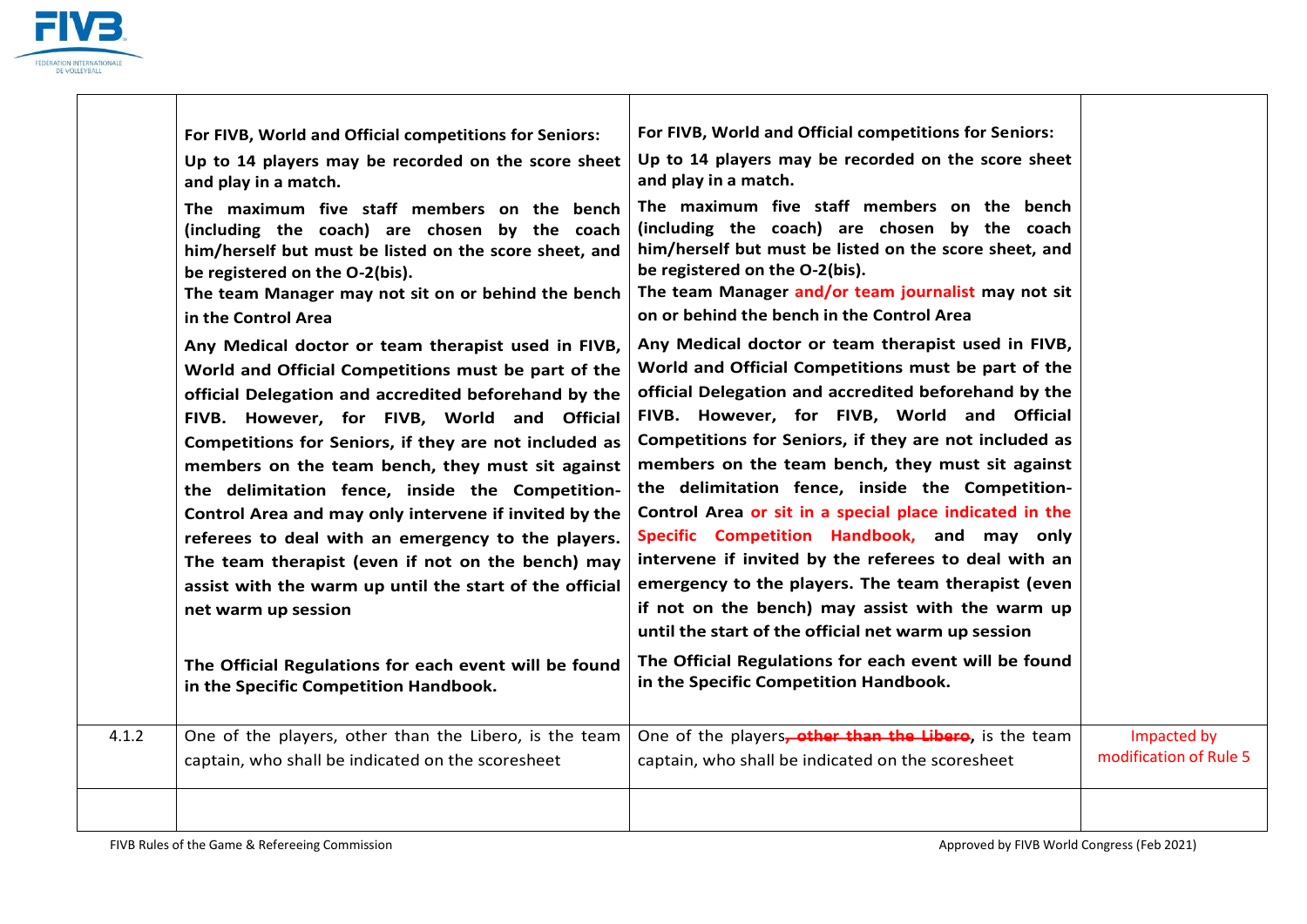

| 4.2.2 | Only the team composition members are permitted to sit on<br>the bench during the match and to participate in the official<br>warm-up session.                                                                                                                                                                                                                                                                     | Only the team composition members are permitted to enter<br>the playing area, to sit on the bench during the match and to<br>participate in the official warm-up session.                                                                                                                                                                                                                                          | Completion                                                                                                                                        |
|-------|--------------------------------------------------------------------------------------------------------------------------------------------------------------------------------------------------------------------------------------------------------------------------------------------------------------------------------------------------------------------------------------------------------------------|--------------------------------------------------------------------------------------------------------------------------------------------------------------------------------------------------------------------------------------------------------------------------------------------------------------------------------------------------------------------------------------------------------------------|---------------------------------------------------------------------------------------------------------------------------------------------------|
| 4.2.3 | During time-outs and technical time-outs: in the free zone<br>behind their court.                                                                                                                                                                                                                                                                                                                                  | During time-outs and technical time-outs: in the free zone<br>behind their court.                                                                                                                                                                                                                                                                                                                                  | Impacted by deletion of<br>former Rule 15.4.2                                                                                                     |
| 4.5.3 | Compression pads (padded injury protection devices) may be<br>worn for protection or support.                                                                                                                                                                                                                                                                                                                      | Compression pads (padded injury protection devices) may be<br>worn for protection or support.                                                                                                                                                                                                                                                                                                                      | Completion                                                                                                                                        |
|       | For FIVB, World and Official competitions for Seniors, these<br>devices must be of the same colour as the corresponding part<br>of the uniform                                                                                                                                                                                                                                                                     | For FIVB, World and Official competitions for Seniors, these<br>devices must be of the same colour as the corresponding<br>part of the uniform. Black, white, or neutral colours may be<br>also used provided that all using players wear the same<br>colour.                                                                                                                                                      |                                                                                                                                                   |
| 5     | Both the team captain and the coach are responsible for the<br>conduct and discipline of their team members.<br>The Liberos cannot be either team or game captain.                                                                                                                                                                                                                                                 | Both the team captain and the coach are responsible for the<br>conduct and discipline of their team members.<br>The Liberos can be either team or game captain.                                                                                                                                                                                                                                                    | <b>Rule modification</b><br>(allowing the Libero to<br>be either team or game<br>Captain)<br><b>IMPACTED RULES:</b><br>$4.1.2 - 5.1.2 - 19.4.2.5$ |
| 5.1.2 | DURING THE MATCH and while on the court, the team captain<br>is the game captain. When the team captain is not on the<br>court, the coach or the team captain must assign another<br>player on the court, but not the Libero, to assume the role of<br>game captain. This game captain maintains his/her<br>responsibilities until he/she is substituted, or the team captain<br>returns to play, or the set ends. | DURING THE MATCH and while on the court, the team captain<br>is the game captain. When the team captain is not on the<br>court, the coach or the team captain must assign another<br>player on the court, but not the Libero, to assume the role of<br>game captain. This game captain maintains his/her<br>responsibilities until he/she is substituted, or the team captain<br>returns to play, or the set ends. | Impacted by<br>modification of Rule 5                                                                                                             |
|       |                                                                                                                                                                                                                                                                                                                                                                                                                    |                                                                                                                                                                                                                                                                                                                                                                                                                    |                                                                                                                                                   |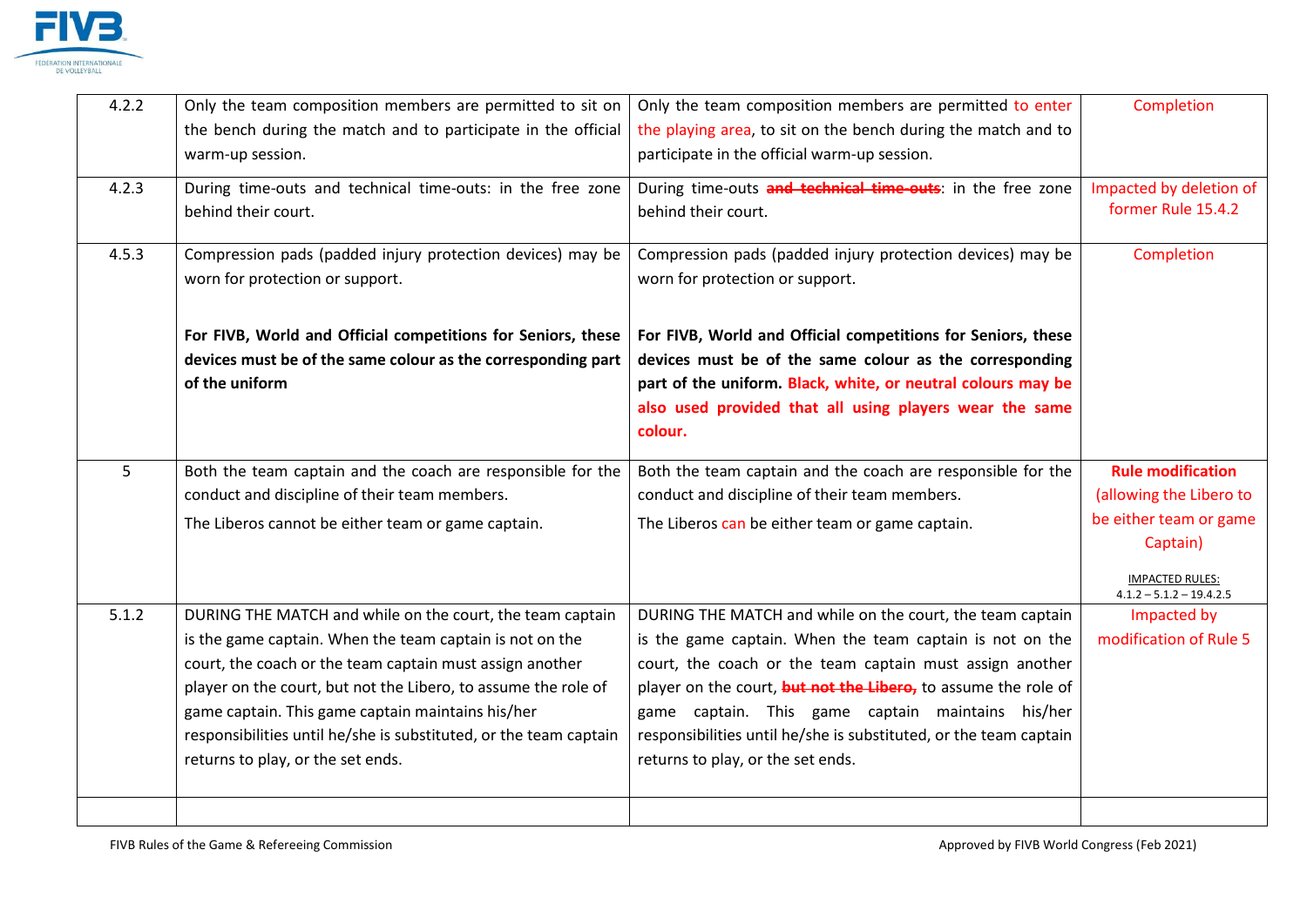

| 5.1.2.3 | in the absence of the coach to request time-outs and            | in the absence of the coach unless the team has an assistant     | <b>Clarification to avoid</b>                   |
|---------|-----------------------------------------------------------------|------------------------------------------------------------------|-------------------------------------------------|
|         | substitutions                                                   | coach who has overtaken the coach's functions, to request        | overlapping functions                           |
|         |                                                                 | time-outs and substitutions.                                     |                                                 |
| 5.2.3.4 | may, as well as other team members, give instructions to        | may, as well as other team members, give instructions to         | Clarification                                   |
|         | the players on the court. The coach may give these              | the players on the court. The coach may give these               | Impacted by completion                          |
|         | instructions while standing or walking within the free zone     | instructions while standing or walking within the free zone      | of Rule 1.4.5                                   |
|         | in front of his/her team's bench from the extension of the      | in front of his/her team's bench from the extension of the       |                                                 |
|         | attack line up to the warm-up area, without disturbing or       | attack line up to the warm-up area, if situated in the corner    |                                                 |
|         | delaying the match.                                             | of the Competition Control Area, without disturbing or           |                                                 |
|         |                                                                 | delaying the match. Should the warm up area be situated          |                                                 |
|         |                                                                 | behind the team bench, then the coach may move from the          |                                                 |
|         |                                                                 | extension of the attack line up to the end of his/her team's     |                                                 |
|         |                                                                 | court, but without obstructing the view of the line judges.      |                                                 |
|         |                                                                 |                                                                  |                                                 |
| 7.2.3   | In the case of consecutive official warm-ups, the team that has | In the case of consecutive official warm-ups, the team that      | Clarification                                   |
|         | the first service takes the first turn at the net.              | has the first service takes the first turn at the net.           |                                                 |
|         |                                                                 | For FIVB, World and Official Competitions, all players must      |                                                 |
|         |                                                                 | wear playing uniform for the complete Protocol and warm-         |                                                 |
|         |                                                                 | up.                                                              |                                                 |
| 7.4.3   | The positions of players are determined and controlled          | The positions of players are determined and controlled           | <b>Rule modification</b>                        |
|         | according to the positions of their feet contacting the ground  | according to the positions of their feet contacting the ground   | (for clarification)                             |
|         | as follows:                                                     | (the last contact with the floor fixes the player's position) as |                                                 |
|         |                                                                 | follows:                                                         |                                                 |
|         |                                                                 |                                                                  |                                                 |
| 7.4.3.1 | each front-row player must have at least a part of his/her foot | each back-row player must be level with or have at least a       |                                                 |
|         | closer to the centre line than the feet of the corresponding    | part of one foot further from the centre line than the front     |                                                 |
|         | back-row player;                                                | foot of the corresponding front-row player;                      | <b>Rule modification</b><br>(consider "further" |
|         |                                                                 |                                                                  | instead of "closer" to                          |
|         |                                                                 |                                                                  |                                                 |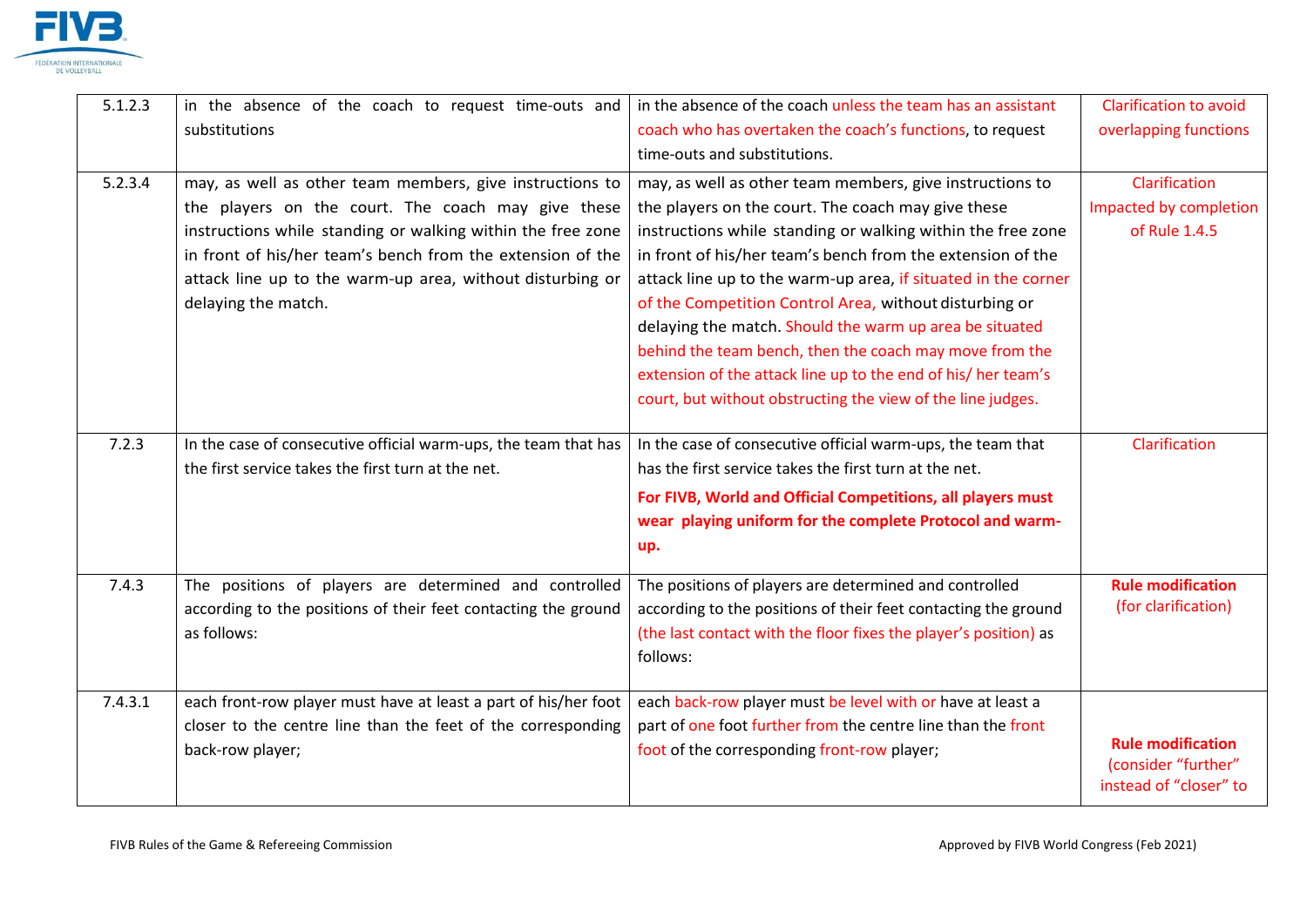

| 7.4.3.2  | each right (left) side player must have at least a part of his/her<br>foot closer to the right (left) side line than the feet of the<br>centre player in that row.                                                                                                                                                  | each right (left) side player must be level with or have at least<br>a part of one foot closer to the right (left) side line than the<br>feet further from the right (left) side line of the other players<br>in that row.                                                                                                                                                                             | allow more flexibility for<br>players' position at the<br>service hit) |
|----------|---------------------------------------------------------------------------------------------------------------------------------------------------------------------------------------------------------------------------------------------------------------------------------------------------------------------|--------------------------------------------------------------------------------------------------------------------------------------------------------------------------------------------------------------------------------------------------------------------------------------------------------------------------------------------------------------------------------------------------------|------------------------------------------------------------------------|
| 9        | Each team must play within its own playing area and space<br>(except Rule 10.1.2). The ball may, however, be retrieved from<br>beyond its own free zone.                                                                                                                                                            | Each team must play within its own playing area and space<br>(except Rule 10.1.2). The ball may, however, be retrieved<br>from beyond its own free zone and over the scoring table in<br>its complete extension.                                                                                                                                                                                       | <b>Rule modification</b><br>(to allow spectacular<br>actions)          |
| 11.2.2.1 | to touch the opponent's court with a foot (feet) is permitted,<br>provided that some part of the penetrating foot (feet) remains<br>either in contact with or directly above the centre line.                                                                                                                       | to touch the opponent's court with a foot (feet) is permitted,<br>provided that some part of the penetrating foot (feet) remains<br>either in contact with or directly above the centre line and this<br>action does not interfere with the opponent's play;                                                                                                                                           | Clarification                                                          |
| 11.3.2   | Players may touch the post, ropes, or any other object outside<br>the antennae, including the net itself, provided that it does<br>not interfere with the play                                                                                                                                                      | Players may touch the post, ropes, or any other object outside<br>the antennae, including the net itself, provided that it does<br>not interfere with the play (except Rule 9.1.3)                                                                                                                                                                                                                     | Punctuation                                                            |
| 12.5.1   | The players of the serving team must not prevent their<br>opponent, through individual or collective screening, from<br>seeing the server and the flight path of the ball.                                                                                                                                          | The players of the serving team must not prevent their<br>opponent, through individual or collective screening, from<br>seeing the service hit and the flight path of the ball.                                                                                                                                                                                                                        | Clarification                                                          |
| 12.5.2   | A player or a group of players of the serving team make(s) a<br>screen by waving arms, jumping or moving sideways during<br>the execution of the service, or by standing grouped, and in so<br>doing hides both the server and the flight path of the ball until<br>the ball reaches the vertical plane of the net. | A player or a group of players of the serving team make(s) a<br>screen by waving arms, jumping or moving sideways during<br>the execution of the service, or by standing grouped, in order<br>that both the service hit and the flight path of the ball are<br>hidden until the ball reaches the vertical plane of the net.<br>Should either be visible to the receiving team this is not a<br>screen. |                                                                        |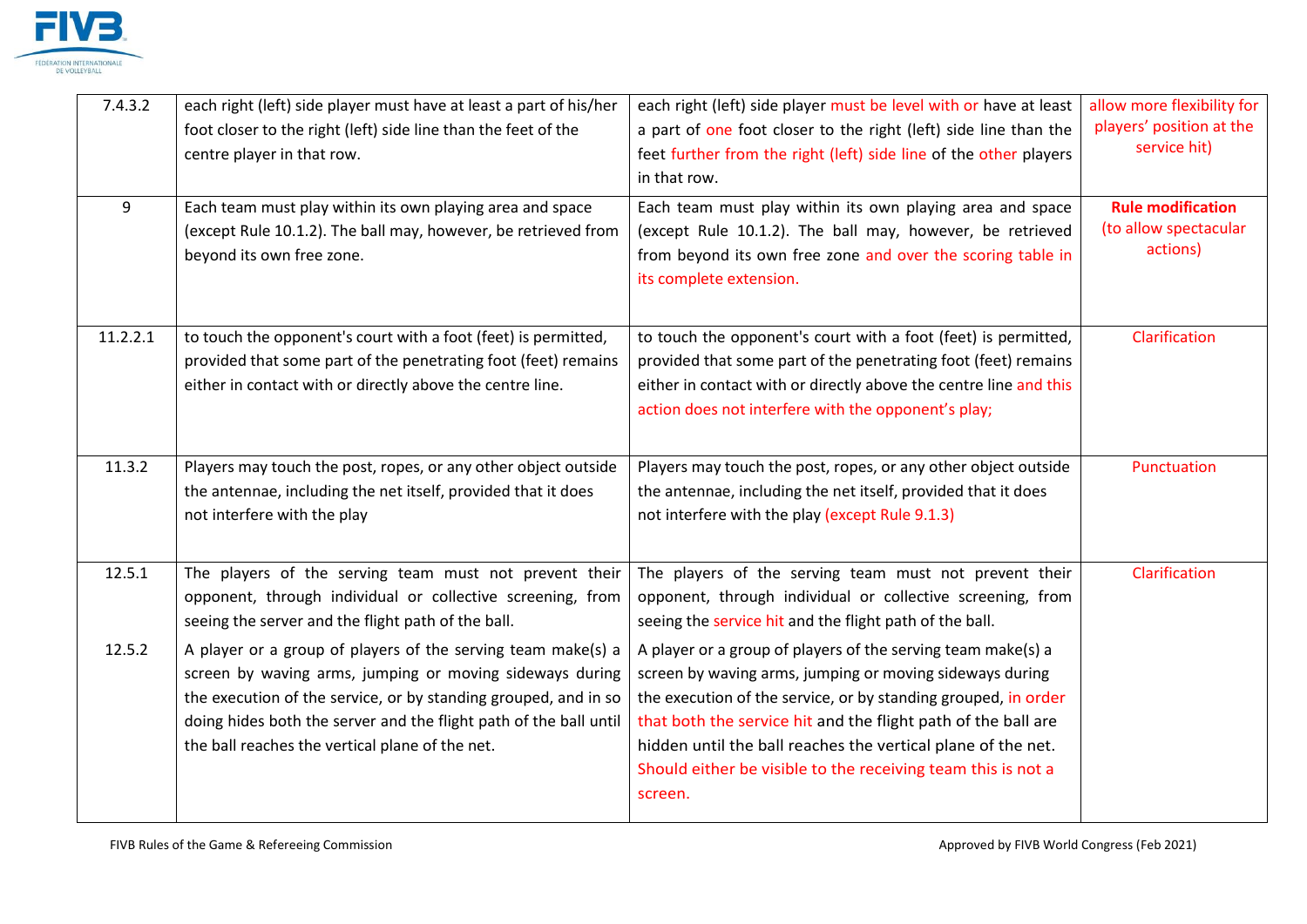

| 14.3   | <b>BLOCKING WITHIN THE OPPONENT'S SPACE</b>                      | <b>BLOCKING WITHIN THE OPPONENT'S SPACE</b>                                                                                   | Impacted by              |
|--------|------------------------------------------------------------------|-------------------------------------------------------------------------------------------------------------------------------|--------------------------|
|        | In blocking, the player may place his/her hands and arms         | In blocking, the player may place his/her hands and arms                                                                      | modification of Rule     |
|        | beyond the net, provided that this action does not interfere     | beyond the net, provided that this action does not interfere                                                                  | 14.6.1                   |
|        | with the opponent's play. Thus, it is not permitted to touch     | with the opponent's play. Thus, it is not permitted to touch                                                                  |                          |
|        | the ball beyond the net until an opponent has executed an        | the ball beyond the net before an opponent has executed an                                                                    |                          |
|        | attack hit.                                                      | attack hit.                                                                                                                   |                          |
|        |                                                                  |                                                                                                                               |                          |
| 14.6.1 | The blocker touches the ball in the OPPONENT'S space             | The blocker touches the ball in the OPPONENT'S space                                                                          | <b>Rule modification</b> |
|        | either before or simultaneously with the opponent's attack       | before the opponent's attack hit                                                                                              | (to avoid unnecessary    |
|        | hit.                                                             |                                                                                                                               | interruption of the flow |
|        |                                                                  |                                                                                                                               | of the game)             |
| 15.2.4 |                                                                  | It is not permitted to request any regular game                                                                               | <b>New Rule</b>          |
|        |                                                                  | interruption after having had a request rejected and                                                                          | (for clarification)      |
|        |                                                                  | sanctioned by a delay warning during the same                                                                                 |                          |
|        |                                                                  | interruption (i.e. before the end of next completed rally).                                                                   |                          |
|        |                                                                  |                                                                                                                               |                          |
| 15.4   | TIME-OUTS AND TECHNICAL TIME OUTS                                | TIME-OUTS AND TECHNICAL TIME OUTS                                                                                             | Impacted by deletion of  |
| 15.4.1 | Time-out requests must be made by showing the                    | Time-out requests must be made by showing the                                                                                 | former Rule 15.4.2       |
|        | corresponding hand signal, when the ball is out of play and      | corresponding hand signal, when the ball is out of play and                                                                   |                          |
|        | before the whistle for service. All requested time-outs last for | before the whistle for service. All requested time-outs last for                                                              |                          |
|        | 30 seconds                                                       | 30 seconds.                                                                                                                   |                          |
|        | For FIVB, World and Official Competitions it is obligatory to    | For FIVB World and Official Competitions the length of the                                                                    | Clarification            |
|        | use the buzzer and then the hand signal to request time-out.     | Time Outs could be adjusted if the FIVB approves such                                                                         |                          |
|        |                                                                  | request based on a request from the Organizer.                                                                                |                          |
|        |                                                                  |                                                                                                                               |                          |
|        |                                                                  | For FIVB, World and Official Competitions it is obligatory to<br>use the buzzer and then the hand signal to request time-out. |                          |
|        |                                                                  |                                                                                                                               |                          |
|        |                                                                  |                                                                                                                               |                          |
|        |                                                                  |                                                                                                                               |                          |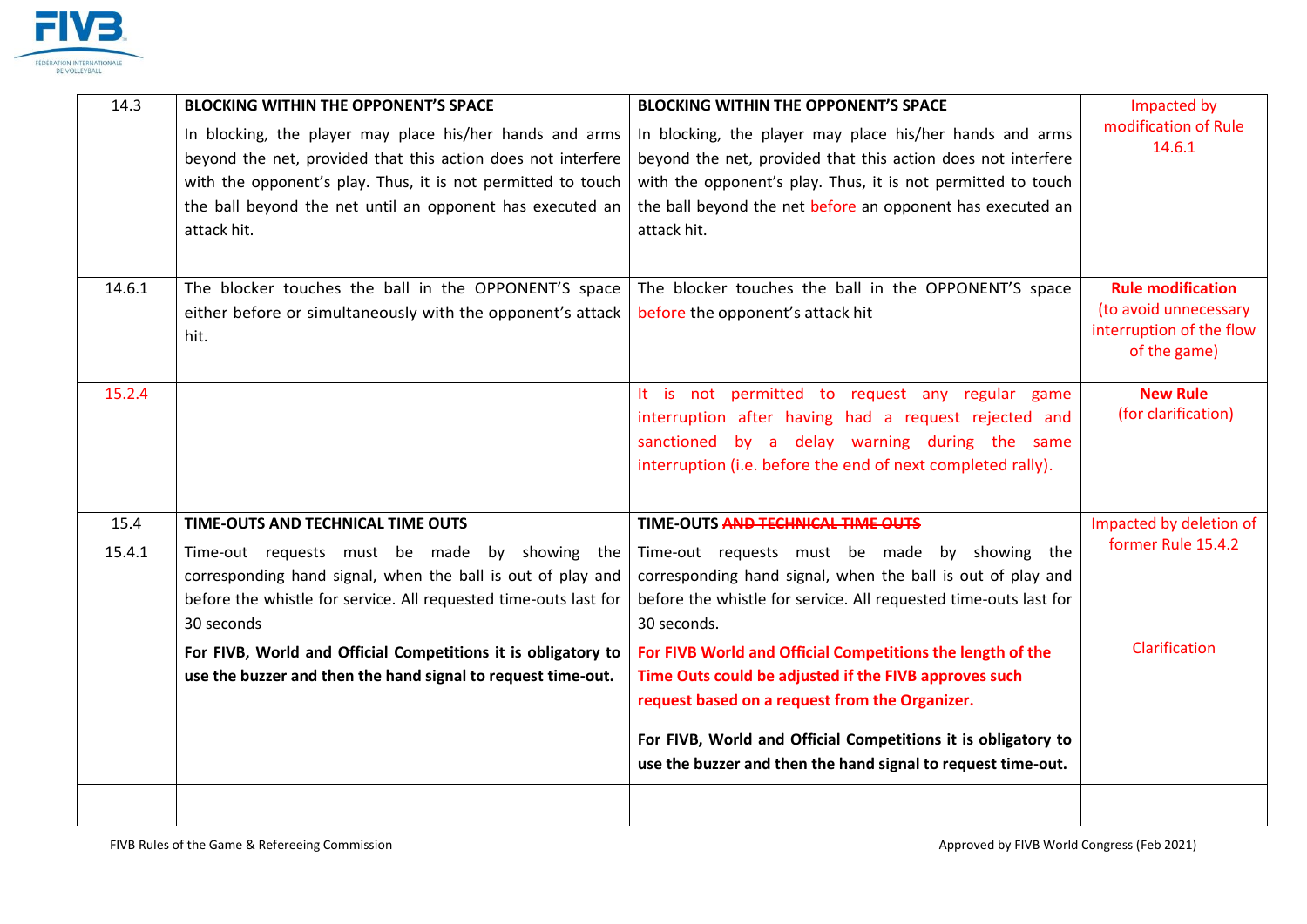

| 15.4.2 | For FIVB, World and Official Competitions, in sets 1-4, two<br>additional 60-second "Technical Time-Outs" are applied<br>automatically when the leading team reaches the 8th and<br>16th point.                                                                                                                                           | 15.4.2 - TO BE DELETED                                                                                                                                                                                                                                                                                                                                                                                  | <b>Rule modification</b><br>(If necessary, to be<br>written only in the<br><b>Specific Competition</b><br><b>Regulations)</b><br><b>IMPACTED RULES:</b><br>$4.2.3 - 15.4 - 15.4.3 - 15.4.4$ |
|--------|-------------------------------------------------------------------------------------------------------------------------------------------------------------------------------------------------------------------------------------------------------------------------------------------------------------------------------------------|---------------------------------------------------------------------------------------------------------------------------------------------------------------------------------------------------------------------------------------------------------------------------------------------------------------------------------------------------------------------------------------------------------|---------------------------------------------------------------------------------------------------------------------------------------------------------------------------------------------|
| 15.4.3 | In the deciding (5th) set, there are no "Technical Time-Outs";<br>only two time-outs of 30 seconds duration may be requested<br>by each team                                                                                                                                                                                              | 15.4.3 - TO BE DELETED                                                                                                                                                                                                                                                                                                                                                                                  | <b>Rule modification</b><br>(Impacted by deletion<br>of former Rule 15.4.2)                                                                                                                 |
| 15.4.4 | During all time-outs (including Technical Time Outs),<br>the players in play must go to the free zone near their<br>bench.                                                                                                                                                                                                                | <b>Now 15.4.2</b><br>During all time-outs (including Technical Time Outs),<br>the players in play must go to the free zone near their<br>bench.                                                                                                                                                                                                                                                         | Re-ordered and<br>adjusted impacted by<br>deletion of former Rules<br>15.4.2 and 15.4.3                                                                                                     |
| 15.7   | <b>EXCEPTIONAL SUBSTITUTION</b><br>A player (except the Libero) who cannot continue playing due<br>to injury or illness should be substituted legally. If this is not<br>possible, the team is entitled to make an EXCEPTIONAL<br>substitution, beyond the limits of Rule 15.6                                                            | <b>EXCEPTIONAL SUBSTITUTION</b><br>A player (except the Libero) who cannot continue playing<br>due to injury/ illness, or expulsion/disqualification should<br>be substituted legally. If this is not possible, the team is<br>entitled to make an EXCEPTIONAL substitution, beyond the<br>limits of Rule 15.6.                                                                                         | Impacted by<br>modification of Rule<br>15.8                                                                                                                                                 |
|        | An exceptional substitution means that any player who is<br>not on the court at the time of the injury/illness /, except the<br>Libero, second Libero or their regular replacement player, may<br>be substituted into the game for the injured/ill player. The<br>substituted injured/ill player is not allowed to re-enter the<br>match. | An exceptional substitution means that any player who is<br>not on the court at the time of the injury/illness<br>/expulsion/disqualification, except the Libero, second Libero<br>or their regular replacement player, may be substituted into<br>the game for the injured/ill /expelled/disqualified player. The<br>substituted injured/ill/expelled player is not allowed to re-<br>enter the match. |                                                                                                                                                                                             |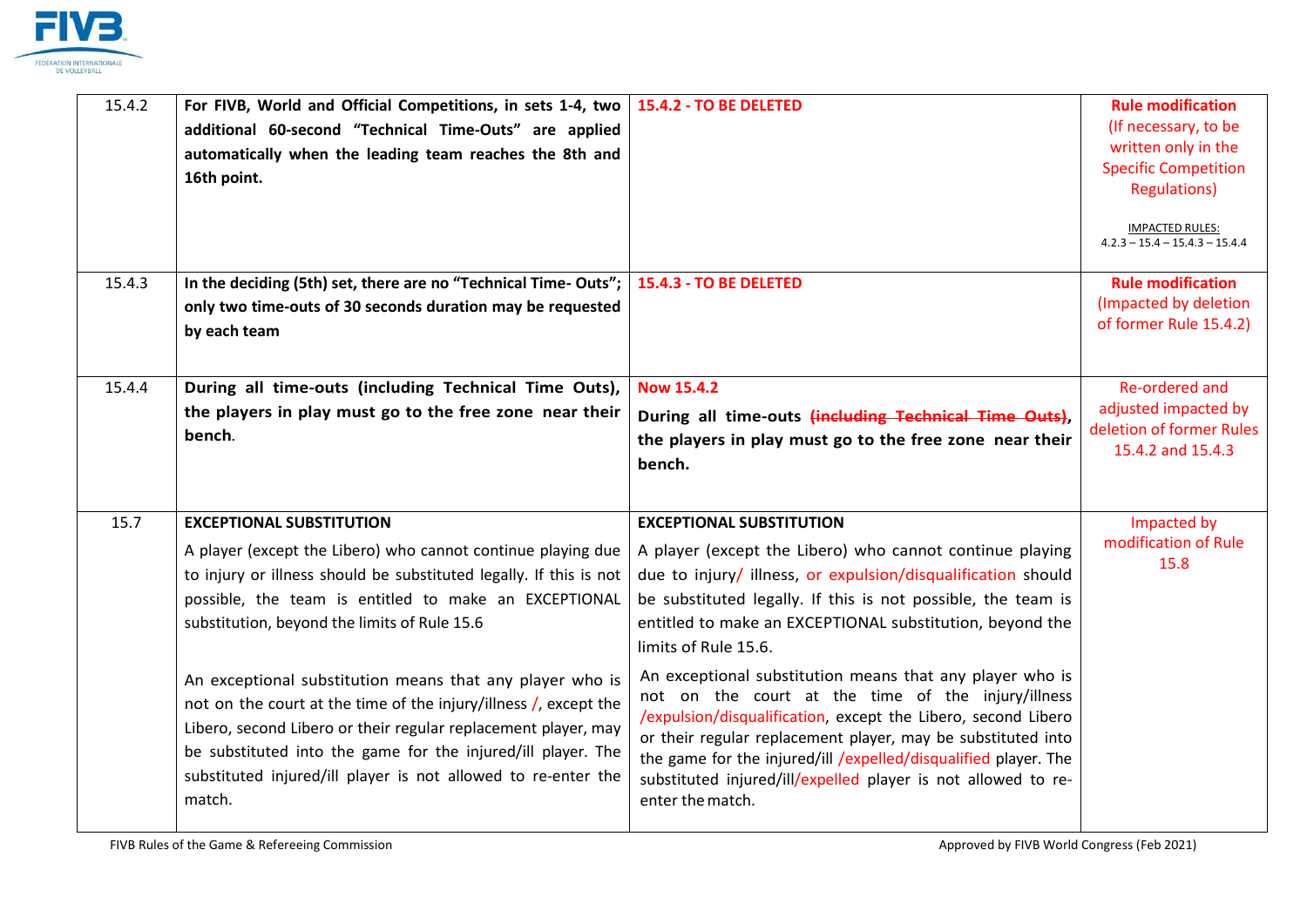

| 15.8      | SUBSTITUTION FOR EXPULSION OR DISQUALIFICATION<br>An EXPELLED or DISQUALIFIED player must be substituted<br>immediately through a legal substitution. If this is not<br>possible, the team is declared INCOMPLETE.                                                                                                                                 | SUBSTITUTION FOR EXPULSION OR DISQUALIFICATION<br>An EXPELLED or DISQUALIFIED player must be substituted<br>immediately through a legal substitution. If this is not<br>possible, the team has the right to do an exceptional<br>substitution. If this is not possible, the team is declared<br>INCOMPLETE.                                                                            | <b>Rule modification</b><br>(to avoid a team lost a<br>set because of this<br>reason and, an even<br>worst possible scenario,<br>that both teams could<br>be declared incomplete<br>at the same time)<br><b>IMPACTED RULES:</b><br>$15.7 - 15.11.1.3$ |
|-----------|----------------------------------------------------------------------------------------------------------------------------------------------------------------------------------------------------------------------------------------------------------------------------------------------------------------------------------------------------|----------------------------------------------------------------------------------------------------------------------------------------------------------------------------------------------------------------------------------------------------------------------------------------------------------------------------------------------------------------------------------------|-------------------------------------------------------------------------------------------------------------------------------------------------------------------------------------------------------------------------------------------------------|
| 15.10.3b  | If the player is not ready, the substitution is not granted and<br>the team is sanctioned for a delay                                                                                                                                                                                                                                              | If the player is not ready in the moment of the request, the<br>substitution is not granted and the team is sanctioned for a<br>delay                                                                                                                                                                                                                                                  | Completion                                                                                                                                                                                                                                            |
| 15.10.3c  | The request for substitution is acknowledged and announced by<br>the scorer or 2nd referee, by use of the buzzer or whistle<br>respectively. The 2nd referee authorises the substitution.<br>For FIVB, World and Official Competitions, numbered paddles<br>are used to facilitate the substitution (including when<br>electronic devices are used | The request for substitution is acknowledged and announced by<br>the scorer or 2nd referee, by use of the buzzer or whistle<br>respectively. The 2nd referee authorises the substitution.<br>For FIVB, World and Official Competitions, numbered paddles<br>are used to facilitate the substitution (except when<br>electronic devices are used to transmit the data to the<br>scorer) | Completion                                                                                                                                                                                                                                            |
| 15.11.1.3 | for a second substitution by the same team during the same<br>interruption (i.e. before the end of the next completed rally),<br>except in the case of injury/illness of a player in play                                                                                                                                                          | for a second substitution by the same team during the same<br>interruption (i.e. before the end of the next completed rally),<br>except in the case of injury/illness/expulsion/disqualification<br>of a player in play.                                                                                                                                                               | Impacted by<br>modification of Rule<br>15.8                                                                                                                                                                                                           |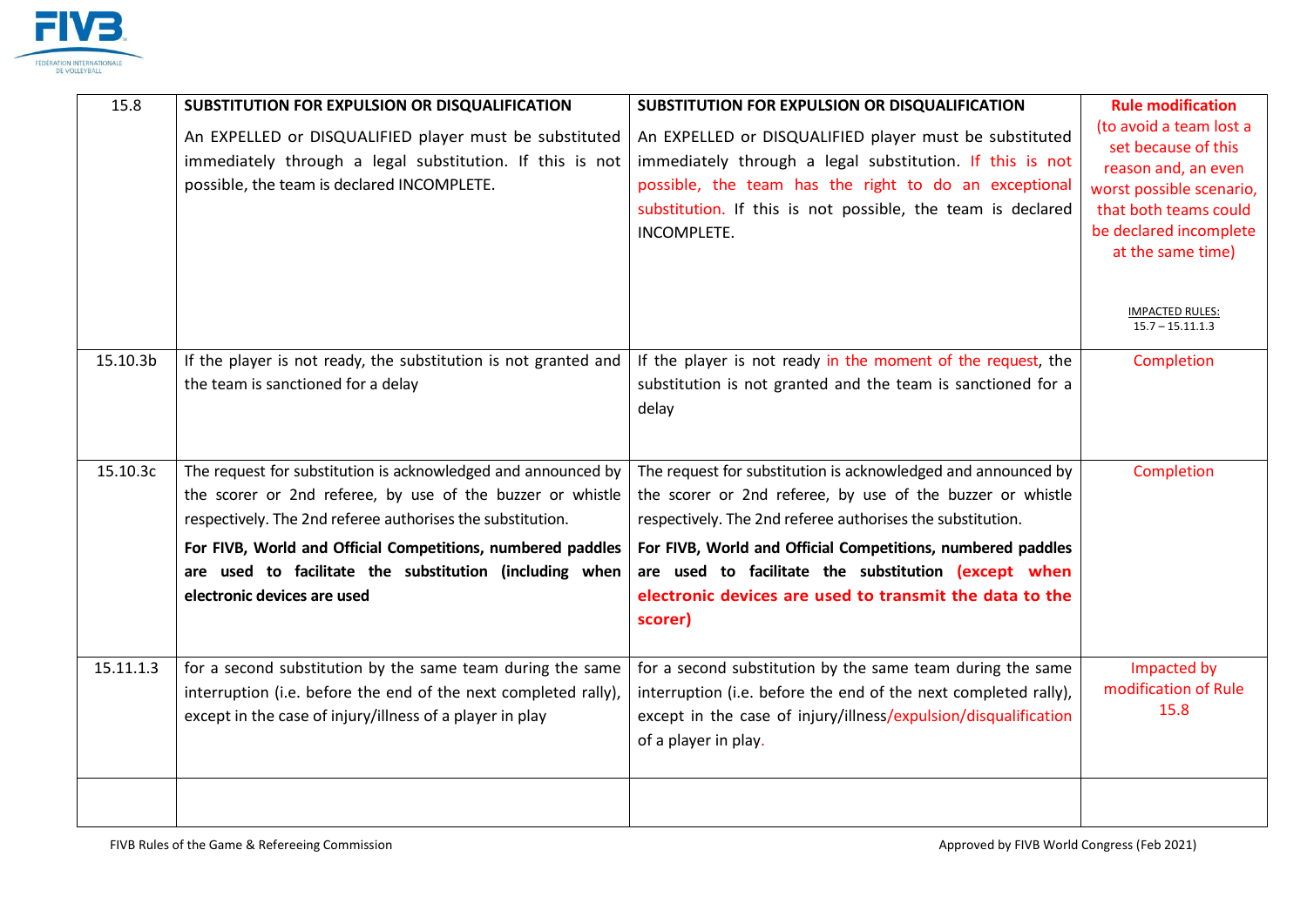

| 19.2     | Equipment<br>The Libero player(s) must wear a uniform (OR JACKET/BIB FOR<br>THE RE- DESIGNATED Libero) which has a different dominant<br>colour from any colour of the rest of the team. The uniform<br>must clearly contrast with the rest of the team. | Equipment<br>The Libero player(s) must wear a uniform (OR JACKET/BIB FOR<br>THE RE- DESIGNATED Libero) which has a different dominant<br>colour from any colour of the rest of the team. The uniform<br>must clearly contrast with the rest of the team. Both Liberos<br>can be in uniforms different from each other and from the<br>rest of the team. | Clarification                                                                                              |
|----------|----------------------------------------------------------------------------------------------------------------------------------------------------------------------------------------------------------------------------------------------------------|---------------------------------------------------------------------------------------------------------------------------------------------------------------------------------------------------------------------------------------------------------------------------------------------------------------------------------------------------------|------------------------------------------------------------------------------------------------------------|
| 19.4.2.5 | If the coach requests the team captain to be re-designated as<br>the new Libero, this will be permitted $-$ but the team captain<br>must in this case relinquish all leadership privileges.                                                              | If the coach requests the team captain to be re-designated as<br>the new Libero, this will be permitted - but the team captain<br>must in this case relinguish all leadership privileges.                                                                                                                                                               | Impacted by<br>modification of Rule 5                                                                      |
| 21.3.2.1 | A team member who is sanctioned by expulsion shall not<br>play for the rest of the set, must be substituted legally<br>and immediately if on court and must remain seated in<br>the penalty area with no other consequences.                             | A team member who is sanctioned by expulsion shall not<br>participate for the rest of the set, must go to the team's<br>dressing room until the completion of the ongoing set<br>with no other consequences.                                                                                                                                            | <b>Rules modification</b><br>impacted by deletion of<br>Rule 1.4.6                                         |
|          | An expelled coach loses his/her right to intervene in the set<br>and must remain seated in the penalty area.                                                                                                                                             | An expelled coach loses his/her right to intervene in the set<br>and must go to the team's dressing room until the completion<br>of the ongoing set.                                                                                                                                                                                                    | <b>IMPACTED RULES:</b><br>Diagram 9a                                                                       |
| 21.3.3.1 | A team member who is sanctioned by disqualification must be<br>substituted legally and immediately if on court and must leave<br>the Competition-Control Area for the rest of the match with<br>no other consequences                                    | A team member who is sanctioned by disqualification must be<br>substituted legally/exceptionally and immediately if on court<br>and must go to the team's dressing room for the rest of the<br>match with no other consequences.                                                                                                                        | <b>Rules modification</b><br>impacted by deletion of<br>Rule 1.4.6<br><b>IMPACTED RULES:</b><br>Diagram 9a |
|          |                                                                                                                                                                                                                                                          |                                                                                                                                                                                                                                                                                                                                                         |                                                                                                            |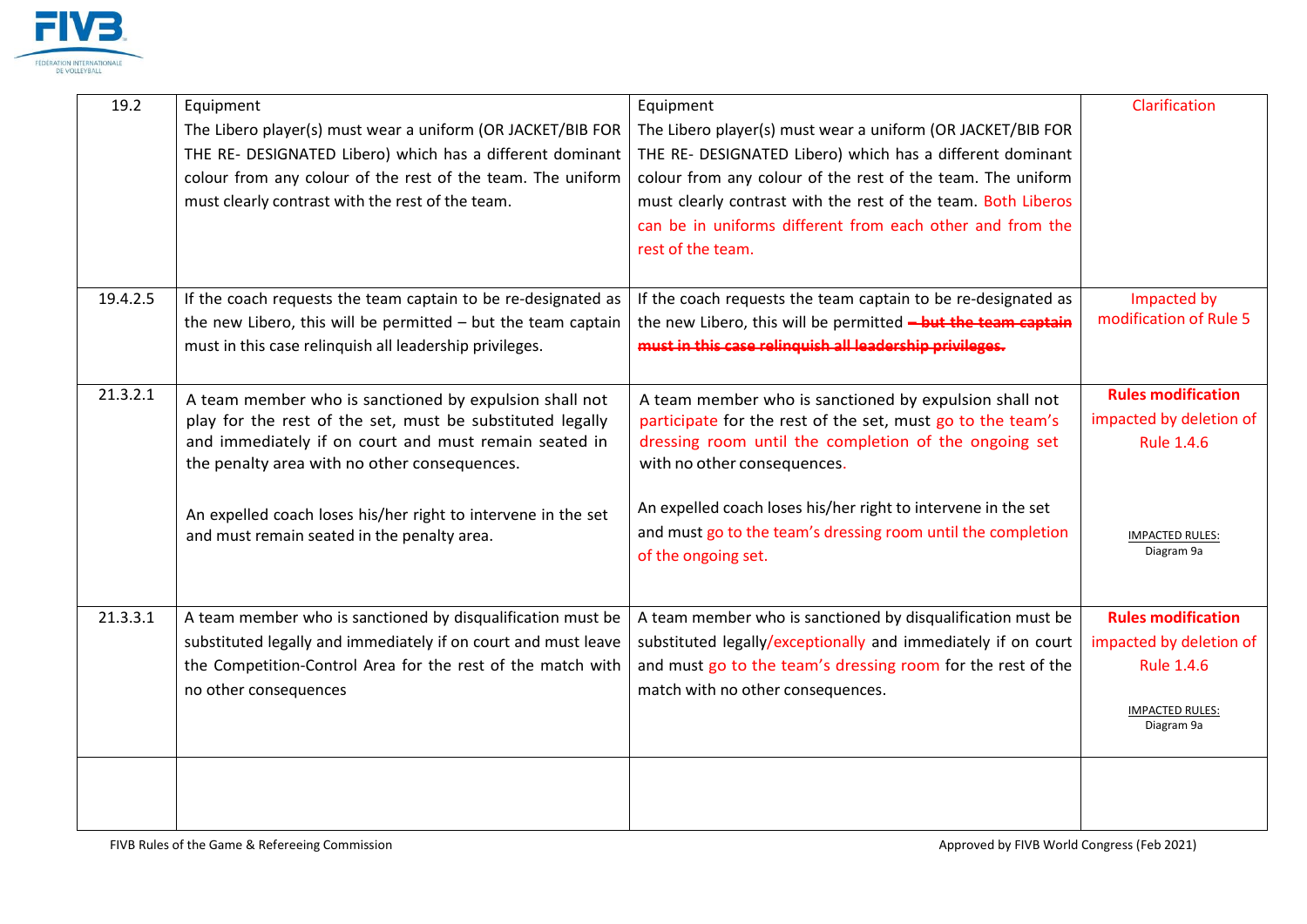

| 22       | REFEREEING CORPS AND PROCEDURES                                   | REFEREEING TEAM AND PROCEDURES                                   | Completion and                                      |
|----------|-------------------------------------------------------------------|------------------------------------------------------------------|-----------------------------------------------------|
| 22.1     | <b>COMPOSITION</b>                                                | <b>COMPOSITION</b>                                               | modification of tittle                              |
|          | The refereeing corps for a match is composed of the               | The refereeing corps for a match is composed of the              | (to include Challenge                               |
|          | following officials:                                              | following officials:                                             | <b>Referee and Reserve</b><br>referee in Refereeing |
|          | - the 1st referee                                                 | the 1st referee<br>$\overline{\phantom{a}}$                      | Team)                                               |
|          | the 2nd referee                                                   | the 2nd referee                                                  |                                                     |
|          | the scorer                                                        | the challenge referee                                            |                                                     |
|          | four (two) line judges                                            | the reserve referee                                              |                                                     |
|          |                                                                   | the scorer                                                       |                                                     |
|          |                                                                   | four (two) line judges                                           |                                                     |
|          | Their location is shown in Diagram 10.                            | Their location is shown in Diagram 10.                           |                                                     |
|          |                                                                   |                                                                  |                                                     |
|          | For FIVB, World and Official Competitions an assistant            | For FIVB, World and Official Competitions a Challenge            |                                                     |
|          | scorer is compulsory                                              | Referee (if VCS is in use), a Reserve Referee and an assistant   |                                                     |
|          |                                                                   | scorer, are compulsory                                           |                                                     |
| 23.2.2   | He/she also controls the work of the ball retrievers, floor       | He/she also controls the work of the ball retrievers, and quick  | Clarification                                       |
|          | wipers and moppers.                                               | moppers.                                                         |                                                     |
|          |                                                                   |                                                                  |                                                     |
| 23.3.2.3 | c) the faults above the net, and the faulty contact of the player | c) the faults above the net, and the faulty contact of the       | Completion                                          |
|          | with the net, primarily on the attacker's side                    | player with the net, primarily (but not exclusively) on the      |                                                     |
|          |                                                                   | attacker's side.                                                 |                                                     |
|          |                                                                   |                                                                  |                                                     |
| 24.2.10  | He/she supervises the team members in the penalty areas and       | <b>TEXT TO BE DELETED</b>                                        | Impacted by deletion of                             |
|          | reports their misconduct to the 1st referee.                      |                                                                  | <b>Rule 1.4.6</b>                                   |
|          | For FIVB, World and Official Competitions, the duties             | For FIVB, World and Official Competitions, the duty              |                                                     |
|          | recorded under 24.2.5 and 24.2.10 are carried out by the          | recorded under 24.2.5 and 24.2.10 is carried out by the          |                                                     |
|          | <b>Reserve Referee</b>                                            | <b>Reserve Referee</b>                                           |                                                     |
| 24.3.2.3 | the faulty contact of the player with the net primarily on the    | the faulty contact of the player with the net primarily (but not | Completion                                          |
|          | blocker's side and with the antenna on his/her side of the        | exclusively) on the blocker's side and with the antenna on       |                                                     |
|          | court;                                                            | his/her side of the court;                                       |                                                     |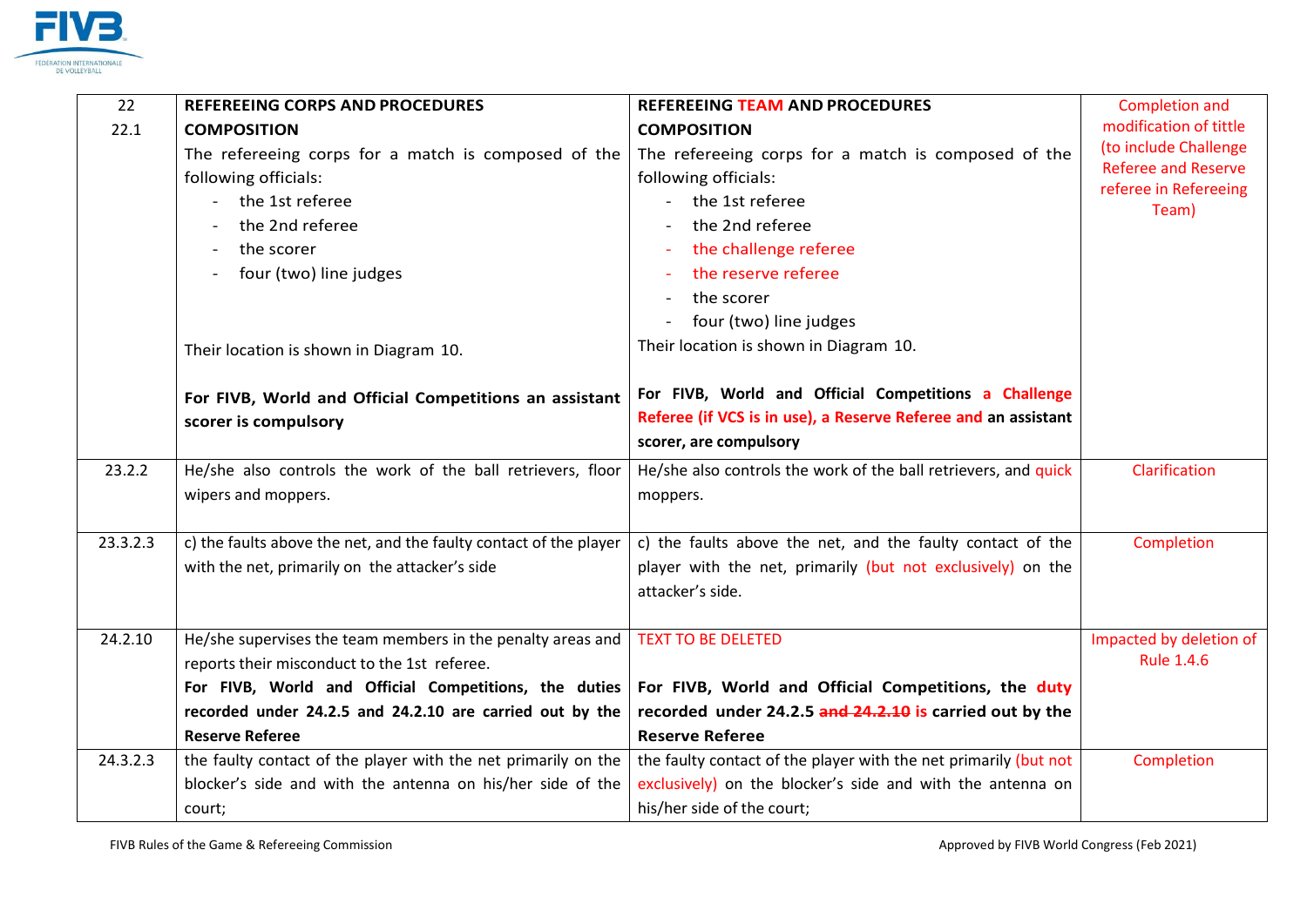

| 25     | <b>CHALLENGE REFEREE</b>                                    | <b>New Rule</b>                   |
|--------|-------------------------------------------------------------|-----------------------------------|
|        | For FIVB, World and Official Competitions if the Video      | (to include the                   |
|        | Challenge System (VCS) is in use a Challenge Referee is     | <b>Challenge Referee in</b>       |
|        | compulsory.                                                 | <b>Official Volleyball Rules)</b> |
|        |                                                             |                                   |
| 25.1   | <b>LOCATION</b>                                             |                                   |
|        | The Challenge Referee carries out his/her functions in the  |                                   |
|        | challenge booth locating in a separate position determined  |                                   |
|        | by the FIVB Technical Delegate.                             |                                   |
|        |                                                             |                                   |
| 25.2   | <b>RESPONSIBILITIES</b>                                     |                                   |
| 25.2.1 | - He/she supervises the challenge process and ensures, that |                                   |
|        | it proceeds according to the Challenge Regulation in force. |                                   |
| 25.2.2 | - The Challenge Referee shall wear an official referee      |                                   |
|        | uniform while performing his/her functions                  |                                   |
|        | - After the challenge process he/she advises the 1st        |                                   |
| 25.2.3 | Referee of the nature of the fault.                         |                                   |
|        |                                                             | <b>IMPACTED RULES:</b>            |
| 25.2.4 | - At the end of the match, he/she signs the score sheet.    | Re-ordering the former Rule 25    |
|        |                                                             | "SCORER", now become Rule 27      |
| 26     | <b>RESERVE REFEREE</b>                                      | <b>New Rule</b>                   |
|        | For FIVB, World and Official Competitions a Reserve         | (to include the Reserve           |
|        | Referee is compulsory.                                      | <b>Referee in Official</b>        |
|        |                                                             | <b>Volleyball Rules)</b>          |
| 26.1   | <b>LOCATION</b>                                             |                                   |
|        | The Reserve referee carries out his/her functions locating  |                                   |
|        | in a separate position determined by the FIVB court         |                                   |
|        | layout.                                                     |                                   |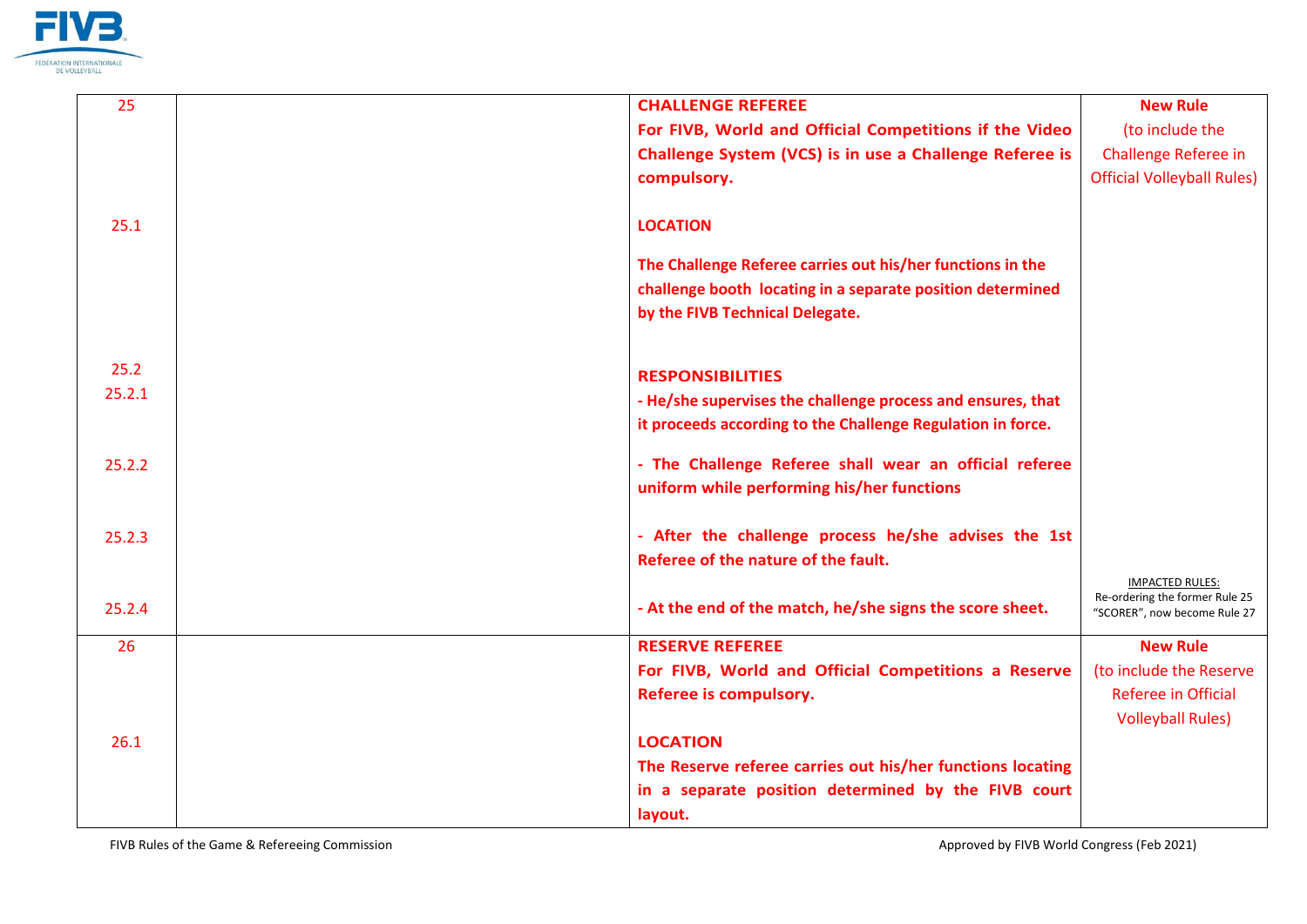

| 26.2<br>26.2.1. | <b>RESPONSIBILITIES</b><br>The Reserve referee is obliged to:                                                                                                                                                          |  |
|-----------------|------------------------------------------------------------------------------------------------------------------------------------------------------------------------------------------------------------------------|--|
| 26.2.2          | wear an official referee uniform while performing his/her<br>functions                                                                                                                                                 |  |
| 26.2.3          | replace the 2nd referee in case of absence or in case that<br>he/she is unable to continue his/her work or in case that<br>the 2nd referee became the 1st referee                                                      |  |
| 26.2.4          | controls the substitution paddles (if they are in use),<br>before the match and between the sets                                                                                                                       |  |
| 26.2.5          | check the operation of the bench tablets before and<br>between the sets, if there is a problem                                                                                                                         |  |
| 26.2.6          | assist the 2nd referee in keeping the free zone clear                                                                                                                                                                  |  |
| 26.2.7          | the<br>2nd<br>referee<br>instructing<br>assist<br>in<br>the<br>expelled/disqualified team-member to leave to the<br>team's dressing room                                                                               |  |
| 26.2.8          | control the substitute players in the warm-up area and on<br>the bench                                                                                                                                                 |  |
| 26.2.9          | bring to the 2nd referee four match balls, immediately<br>after the presentation of the starting players and give the<br>2nd referee a match ball after he/she has finished<br>checking the players' standing position |  |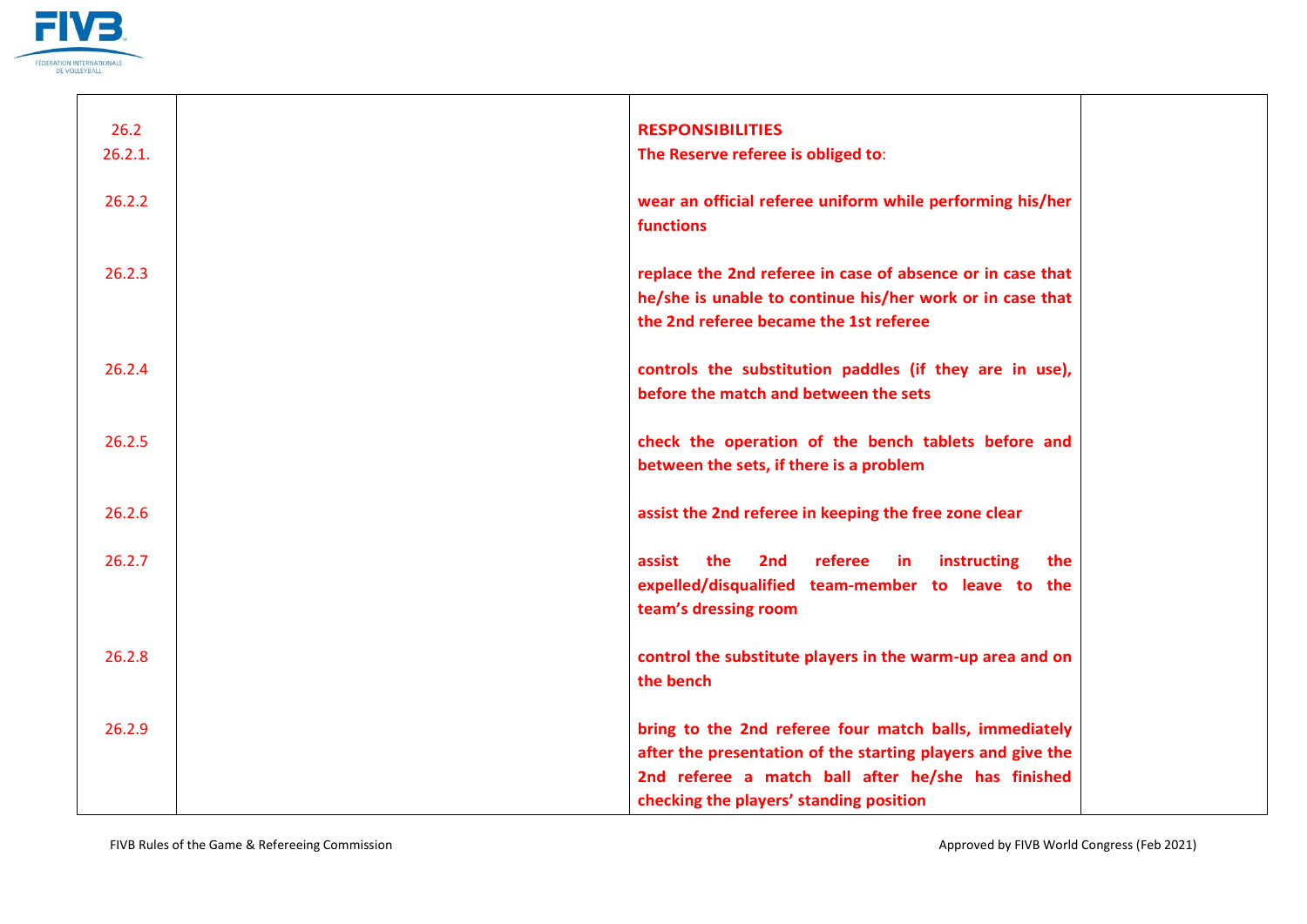

| 26.2.10  |                         | assist the 2nd referee with guiding the work of the<br>moppers. | <b>IMPACTED RULES:</b><br>Re-ordering the former Rule 26<br>"ASSISTANT SCORER", now<br>become Rule 28 |
|----------|-------------------------|-----------------------------------------------------------------|-------------------------------------------------------------------------------------------------------|
| 25       | <b>SCORER</b>           | 27 SCORER                                                       | <b>Re-ordered</b>                                                                                     |
| 25.1     | <b>LOCATION</b>         | 27.1 LOCATION                                                   | (texts unchanged)                                                                                     |
| 25.2     | <b>RESPONSIBILITIES</b> | <b>27.2 RESPONSIBILITIES</b>                                    |                                                                                                       |
| 25.2.1   |                         | 27.2.1                                                          |                                                                                                       |
| 25.2.1.1 |                         | 27.2.1.1                                                        |                                                                                                       |
| 25.2.1.2 |                         | 27.2.1.2                                                        |                                                                                                       |
| 25.2.2   |                         | 27.2.2                                                          |                                                                                                       |
| 27.2.2.1 |                         | 27.2.2.1                                                        |                                                                                                       |
| 27.2.2.2 |                         | 27.2.2.2                                                        |                                                                                                       |
| 25.2.2.3 |                         | 27.2.2.3                                                        |                                                                                                       |
| 25.2.2.4 |                         | 27.2.2.4                                                        |                                                                                                       |
| 25.2.2.5 |                         | 27.2.2.5                                                        |                                                                                                       |
| 25.2.2.6 |                         | 27.2.2.6                                                        |                                                                                                       |
| 25.2.2.7 |                         | 27.2.2.7                                                        |                                                                                                       |
| 25.2.2.8 |                         | 27.2.2.8                                                        |                                                                                                       |
| 25.2.3   |                         | 27.2.3                                                          |                                                                                                       |
| 25.2.3.1 |                         | 27.2.3.1                                                        |                                                                                                       |
| 25.2.3.2 |                         | 27.2.3.2                                                        |                                                                                                       |
| 25.2.3.3 |                         | 27.2.3.3                                                        |                                                                                                       |
|          |                         |                                                                 |                                                                                                       |
| 26       | <b>ASSISTANT SCORER</b> | <b>28 ASSISTANT SCORER</b>                                      | <b>Re-ordered</b>                                                                                     |
| 26.1     | <b>LOCATION</b>         | 28.1 LOCATION                                                   | (texts unchanged,                                                                                     |
| 26.2     | <b>RESPONSIBILITIES</b> | <b>28.2 RESPONSIBILITIES</b>                                    | except deletion of                                                                                    |
| 26.2.1   |                         | 28.2.1                                                          | former 26.2.2.3)                                                                                      |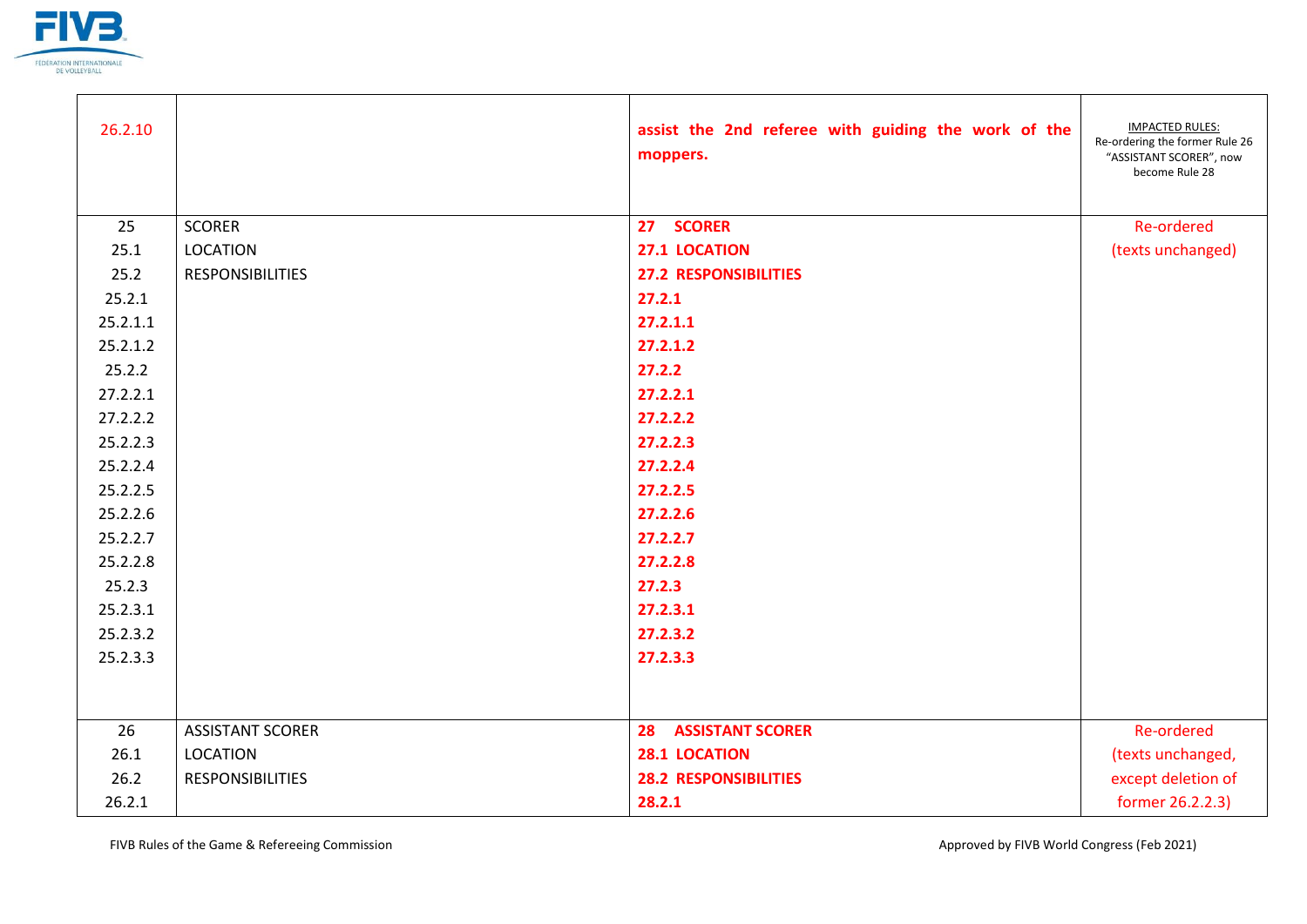

| 26.2.1.1 |                                                                 | 28.2.1.1                                                        |                            |
|----------|-----------------------------------------------------------------|-----------------------------------------------------------------|----------------------------|
| 26.2.1.2 |                                                                 | 28.2.1.2                                                        |                            |
| 26.2.2   |                                                                 | 28.2.2                                                          |                            |
| 26.2.2.1 |                                                                 | 28.2.2.1                                                        |                            |
| 26.2.2.2 |                                                                 | 28.2.2.2                                                        |                            |
| 26.2.2.3 | Starts and ends the timing of Technical Time-outs.              | TO BE DELETE (Impacted by deletion of former Rule 15.4.2)       |                            |
| 26.2.2.4 |                                                                 | 28.2.2.3                                                        |                            |
| 26.2.2.5 |                                                                 | 28.2.2.4                                                        |                            |
| 26.2.2.6 |                                                                 | 28.2.2.5                                                        |                            |
| 26.2.3   |                                                                 | 28.2.3                                                          |                            |
| 26.2.3.1 |                                                                 | 28.2.3.1                                                        |                            |
| 26.2.3.2 |                                                                 | 28.2.3.2                                                        |                            |
|          |                                                                 |                                                                 |                            |
| 27       | LINE JUDGES                                                     | <b>LINE JUDGES</b><br>29                                        | <b>Re-ordered and</b>      |
| 27.1     | <b>LOCATION</b>                                                 | 29.1 LOCATION                                                   | <b>Rule modification</b>   |
|          | If only two line judges are used, they stand at the corners of  | If only two line judges are used, they stand at the corners of  | (for avoiding the          |
|          | the court closest to the right hand of each referee, diagonally | the court closest to the right hand of each referee, diagonally | obligation of using 4 line |
|          | at 1 to 2 m from the corner.                                    | at 1 to 2 m from the corner.                                    | judges in FIVB             |
|          | Each one of them controls both the end line and side line on    | Each one of them controls both the end line and side line on    | competitions)              |
|          | his/her side.                                                   | his/her side.                                                   |                            |
|          |                                                                 |                                                                 |                            |
|          | For FIVB, World and Official Competitions, it is compulsory to  | <b>TO BE DELETED</b>                                            |                            |
|          | have four line judges.                                          |                                                                 |                            |
|          |                                                                 |                                                                 |                            |
|          | They stand in the free zone at 1 to 3 m from each corner of     | For FIVB, World and Official Competitions, if four line judges  |                            |
|          | the court, on the imaginary extension of the line that they     | are used, they stand in the free zone at 1 to 3 m from each     |                            |
|          | control.                                                        | corner of the court, on the imaginary extension of the line     |                            |
|          |                                                                 | that they control.                                              |                            |
|          |                                                                 |                                                                 |                            |
|          |                                                                 |                                                                 |                            |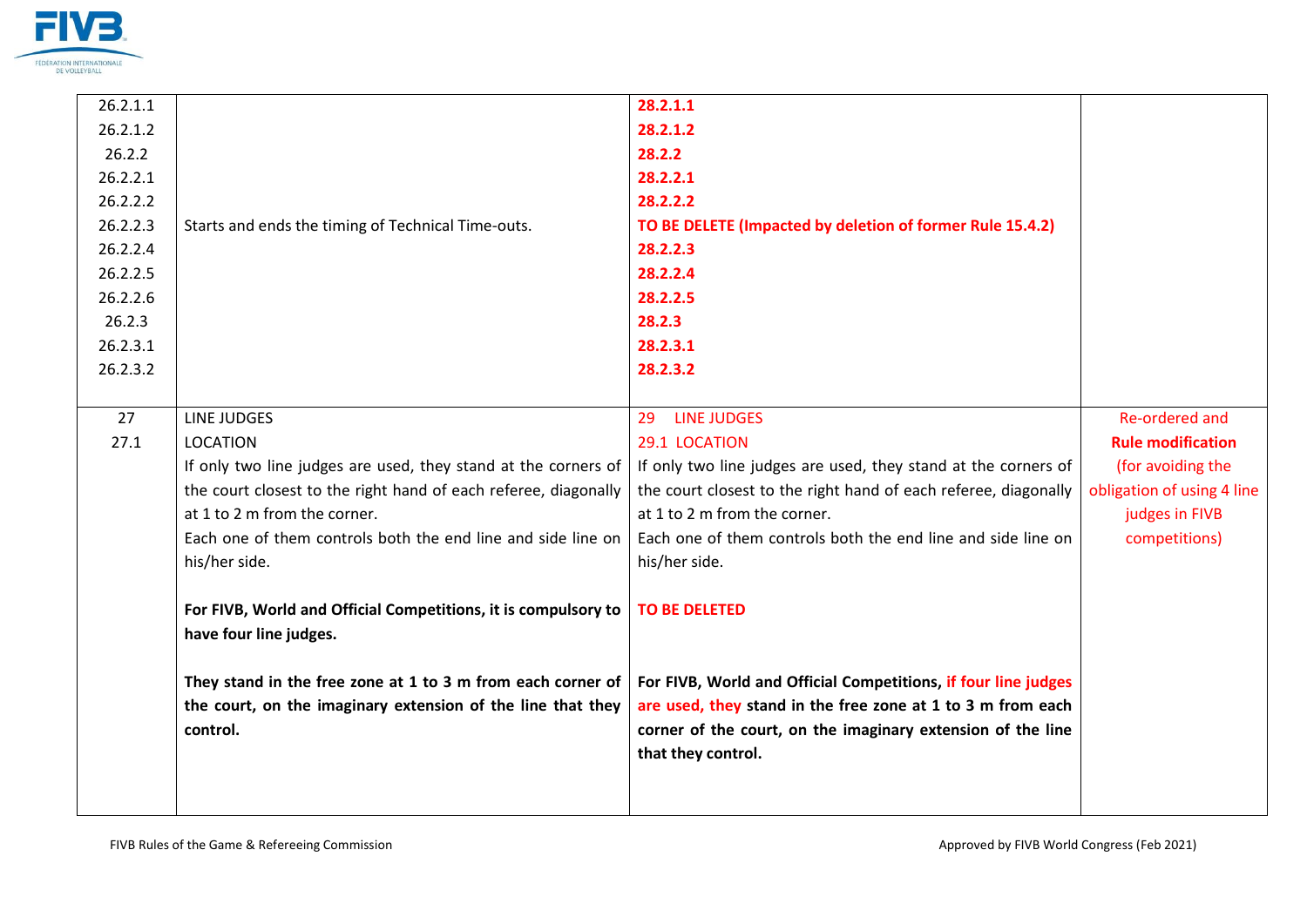

| 27.2      | <b>RESPONSIBILITIES</b>                                                                                                                                                                                                   | <b>29.2 RESPONSIBILITIES</b>                                                                                                                                                                                          | <b>Re-ordered</b>       |
|-----------|---------------------------------------------------------------------------------------------------------------------------------------------------------------------------------------------------------------------------|-----------------------------------------------------------------------------------------------------------------------------------------------------------------------------------------------------------------------|-------------------------|
| 27.2.1    |                                                                                                                                                                                                                           | 29.2.1                                                                                                                                                                                                                | (texts unchanged)       |
| 27.2.1.1  |                                                                                                                                                                                                                           | 29.2.1.1                                                                                                                                                                                                              |                         |
| 27.2.1.2  |                                                                                                                                                                                                                           | 29.2.1.2                                                                                                                                                                                                              |                         |
| 27.2.1.3  |                                                                                                                                                                                                                           | 29.2.1.3                                                                                                                                                                                                              |                         |
| 27.2.1.4  |                                                                                                                                                                                                                           | 29.2.1.4                                                                                                                                                                                                              |                         |
| 27.2.1.5  |                                                                                                                                                                                                                           | 29.2.1.5                                                                                                                                                                                                              |                         |
| 27.2.1.6  |                                                                                                                                                                                                                           | 29.2.1.6                                                                                                                                                                                                              |                         |
| 27.2.1.7  |                                                                                                                                                                                                                           | 29.2.1.7                                                                                                                                                                                                              |                         |
| 27.2.2    |                                                                                                                                                                                                                           | 29.2.2                                                                                                                                                                                                                |                         |
| 27        | <b>OFFICIAL SIGNALS</b>                                                                                                                                                                                                   | <b>OFFICIAL SIGNALS</b><br>29                                                                                                                                                                                         | <b>Re-ordered</b>       |
| 27.1      | <b>REFEREES' HAND SIGNALS</b>                                                                                                                                                                                             | <b>29.1 REFEREES' HAND SIGNALS</b>                                                                                                                                                                                    | (texts unchanged)       |
| 27.2      | LINE JUDGES' FLAG SIGNALS                                                                                                                                                                                                 | <b>29.2 LINE JUDGES' FLAG SIGNALS</b>                                                                                                                                                                                 |                         |
|           |                                                                                                                                                                                                                           |                                                                                                                                                                                                                       |                         |
| Diagram 9 | <b>SANCTION SCALES AND CONSEQUENCES</b>                                                                                                                                                                                   | <b>SANCTION SCALES AND CONSEQUENCES</b>                                                                                                                                                                               | Impacted by deletion of |
| 9a        | <b>MISCONDUCT WARNINGS AND SANCTIONS</b>                                                                                                                                                                                  | <b>MISCONDUCT WARNINGS AND SANCTIONS</b>                                                                                                                                                                              | <b>Rule 1.4.6</b>       |
|           | Rude conduct consequence<br>second:<br>Player leaves playing area and stays in the penalty area for the<br>remainder of the set<br>third:<br>Player leaves the Competition-Control Area for the remainder<br>of the match | Rude conduct consequence<br>second:<br>Team member must go to the team's dressing room for the<br>remainder of the set<br>third:<br>Team member must go to the team's dressing room for the<br>remainder of the match |                         |
|           | Offensive conduct consequence<br>first:<br>Player leaves playing area and stays in the penalty area for the<br>remainder of the set                                                                                       | Offensive conduct consequence<br>first<br>Team member must go to the team's dressing room for the<br>remainder of the set                                                                                             |                         |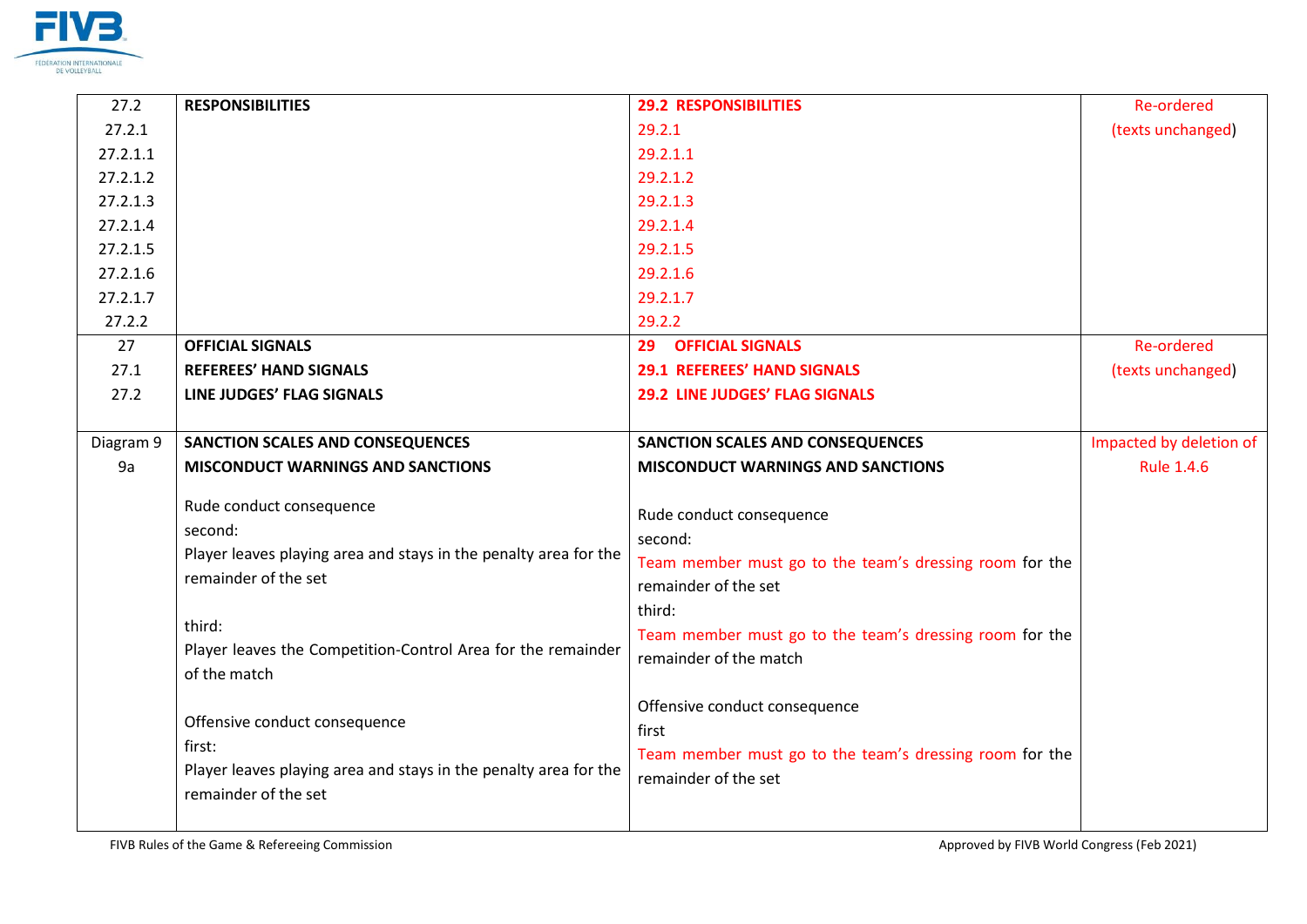

| second:                                                                                                                                                                                                                                                                                                                                                                                                                                                                                                                                                                                 | second:                                                                                                                                                                                                                                                                                                          |                                 |
|-----------------------------------------------------------------------------------------------------------------------------------------------------------------------------------------------------------------------------------------------------------------------------------------------------------------------------------------------------------------------------------------------------------------------------------------------------------------------------------------------------------------------------------------------------------------------------------------|------------------------------------------------------------------------------------------------------------------------------------------------------------------------------------------------------------------------------------------------------------------------------------------------------------------|---------------------------------|
| Player leaves the Competition-Control Area for the remainder                                                                                                                                                                                                                                                                                                                                                                                                                                                                                                                            | Team member must go to the team's dressing room for the                                                                                                                                                                                                                                                          |                                 |
| of the match                                                                                                                                                                                                                                                                                                                                                                                                                                                                                                                                                                            | remainder of the match                                                                                                                                                                                                                                                                                           |                                 |
|                                                                                                                                                                                                                                                                                                                                                                                                                                                                                                                                                                                         |                                                                                                                                                                                                                                                                                                                  |                                 |
| Aggression consequence                                                                                                                                                                                                                                                                                                                                                                                                                                                                                                                                                                  | Aggression consequence                                                                                                                                                                                                                                                                                           |                                 |
| first:                                                                                                                                                                                                                                                                                                                                                                                                                                                                                                                                                                                  | first:                                                                                                                                                                                                                                                                                                           |                                 |
| Player leaves the Competition-Control Area for the remainder                                                                                                                                                                                                                                                                                                                                                                                                                                                                                                                            | Team member must go to the team's dressing room for the                                                                                                                                                                                                                                                          |                                 |
| of the match                                                                                                                                                                                                                                                                                                                                                                                                                                                                                                                                                                            | remainder of the match                                                                                                                                                                                                                                                                                           |                                 |
|                                                                                                                                                                                                                                                                                                                                                                                                                                                                                                                                                                                         |                                                                                                                                                                                                                                                                                                                  |                                 |
| <b>DEFINITIONS</b>                                                                                                                                                                                                                                                                                                                                                                                                                                                                                                                                                                      | <b>DEFINITIONS</b>                                                                                                                                                                                                                                                                                               | Impacted by deletion of         |
|                                                                                                                                                                                                                                                                                                                                                                                                                                                                                                                                                                                         |                                                                                                                                                                                                                                                                                                                  | <b>Rule 1.4.6</b>               |
| PENALTY AREA                                                                                                                                                                                                                                                                                                                                                                                                                                                                                                                                                                            | <b>TO BE DELETED</b>                                                                                                                                                                                                                                                                                             |                                 |
| In each half of the competition/control area, there is a<br>Penalty Area located behind the prolongation of the<br>end line, outside the free zone, which should be<br>placed a minimum of 1.5 metres behind the rear<br>edge of the bench.<br><b>BALL RETRIEVERS MOPPERS</b><br>These are personnel whose job it is to maintain the flow of the<br>game by rolling the ball to the server between rallies.<br>Moppers: are personnel whose job it is to keep the floor clean<br>and dry. They mop the court before the match, between the<br>sets and, if necessary, after each rally. | <b>BALL RETRIEVERS AND QUICK MOPPERS</b><br>These are personnel whose job it is to maintain the flow of the<br>game by rolling the ball to the server between rallies.<br>Quick moppers: are personnel whose job it is to keep the<br>floor clean and dry, if necessary, after each rally using small<br>towels. | Clarification                   |
|                                                                                                                                                                                                                                                                                                                                                                                                                                                                                                                                                                                         | <b>FIRST HIT OF THE TEAM</b><br>There are four cases, when the playing action is considered<br>first hit of the team:<br>service reception<br>receiving an attack of the opponent team                                                                                                                           | <b>New</b><br>(For description) |